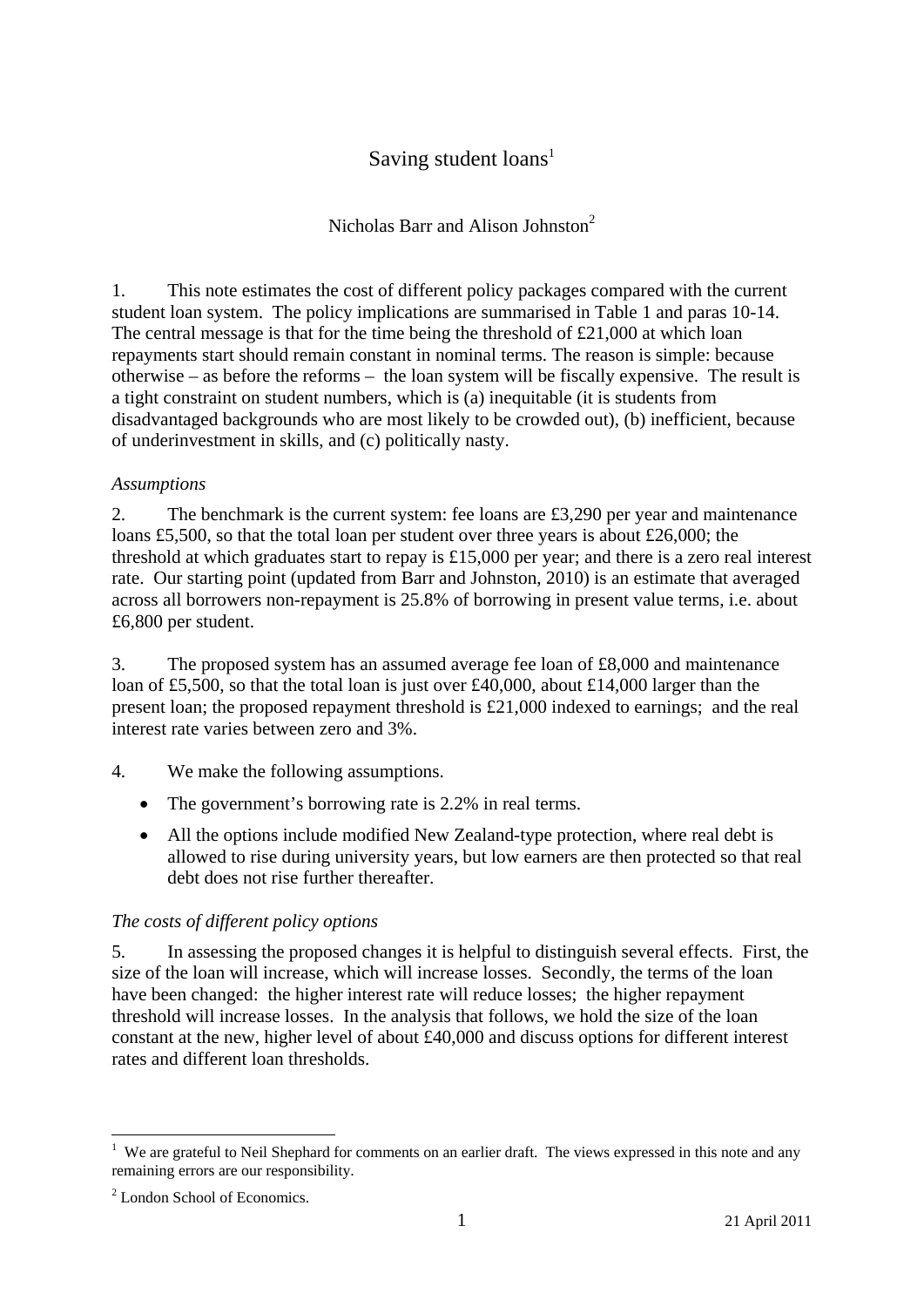6. The first three bars in Figure 1a show the cost of the proposed system with different interest rates.

- The first (blue) bar shows the gross cost of higher fees and higher repayment threshold indexed to earnings, holding other things constant, including the interest rate. This system adds 17.3% to the cost of loans, i.e. increases non-repayment (and hence the RAB charge) by £173 for every £1,000 lent. Thus, as Table 1 shows, the increase in a typical loan of £14,000 means that loans add £2,444 per student to the cost of the present system of £6,800.
- The second (yellow) bar shows the cost of the proposed system with a real interest rate of 2.2% and modified New Zealand-type protection. This option costs 5.9% more than the present system, i.e. an extra £834.
- The third (red) bar shows the cost of the proposed system with a real interest rate of 3%. This option costs 1.9% more than the present system, i.e. an extra £268.

7. The cost of the government's proposals, with a sliding interest rate from 2.2% to 3% lies somewhere between the second and third bars. Thus the government's proposals are more expensive than the present system. Put another way, the gains from charging a higher interest rate are largely lost by raising the repayment threshold and indexing it to earnings.



*Figure 1a: Costs and savings of different policy options* 

## 8. The next three bars show potential savings.

• The fourth (pink) bar shows the savings from indexing the repayment threshold to prices with a 2.2% real interest rate, assuming an inflation rate across the life of the loan of the Bank of England's central target of 2% CPI. Compared with the cost of the present system, this arrangement would save 4.2% of lending to students, i.e. just below £600 per student.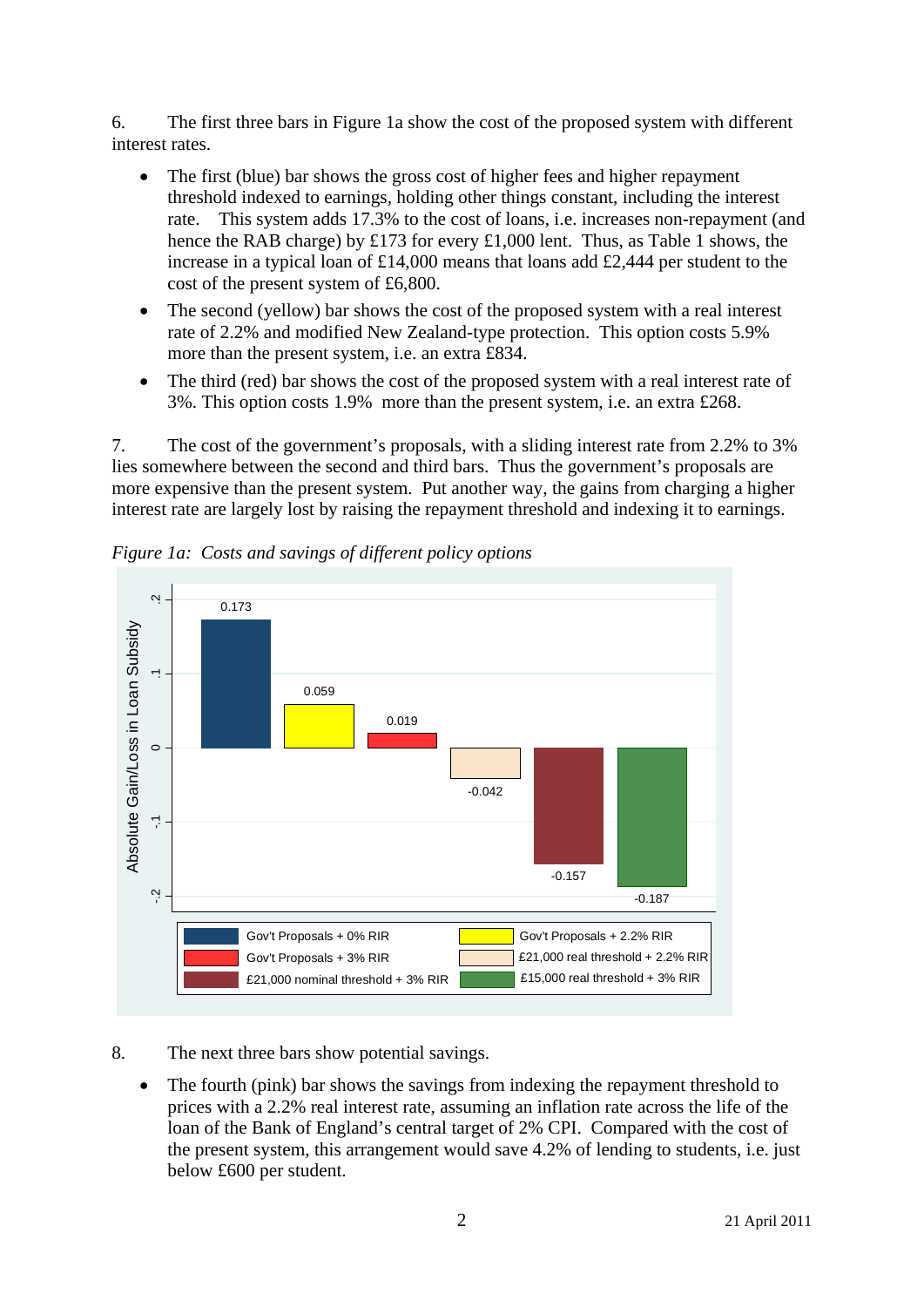- The fifth (brown) bar shows that if the repayment threshold remains at £21,000 in nominal terms with a 3% real interest rate, the savings for the 2012 cohort would be 15.7% of lending, or £2,218 per student, and larger if fees on average are higher than our assumption of £8,000. It is important to note that these are the savings for the cohort of students starting in 2012. The savings for later cohorts would be larger.
- The sixth (green) bar shows that with a threshold of £15,000 indexed to prices, with a 3% real interest rate, the savings would be 18.7% of lending, or £2,640 per student.

#### *The distribution of loan subsidies*

9. Figure 1b shows that the distribution of these costs remains strongly progressive across all deciles of graduate earners. Considering in particular the case where the repayment threshold remains at £21,000 in nominal terms, the bottom half of the distribution receives a larger subsidy than under the present system and the top half a smaller subsidy.



*Figure 1b: Loan subsidy by decile of graduate earners* 

| Table 1: Loan subsidy per student, proposed system                                             |                                                            |                              |
|------------------------------------------------------------------------------------------------|------------------------------------------------------------|------------------------------|
|                                                                                                | Extra<br>cost/saving<br>compared<br>with current<br>system | Total<br>cost per<br>student |
| Current system                                                                                 |                                                            | £6,803                       |
| Fees £8,000, threshold £21,000 indexed to earnings, 0% real interest rate                      | £2,444                                                     | £9,248                       |
| Fees $\pounds 8,000$ , threshold $\pounds 21,000$ indexed to earnings, 2.2% real interest rate | £834                                                       | £7,637                       |
| Fees £8,000, threshold £21,000 indexed to earnings, $3\%$ real interest rate                   | £268                                                       | £7,072                       |
| Fees £8,000, threshold £21,000 indexed to prices, 2.2% real interest rate                      | $-£593$                                                    | £6,210                       |
| Fees £8,000, threshold £21,000 fixed in nominal terms, $3\%$ real interest rate                | $-\pounds2,218$                                            | £4,585                       |
| Fees £8,000, threshold £15,000 indexed to prices, 3% real interest rate                        | $-£2,642$                                                  | £4,161                       |